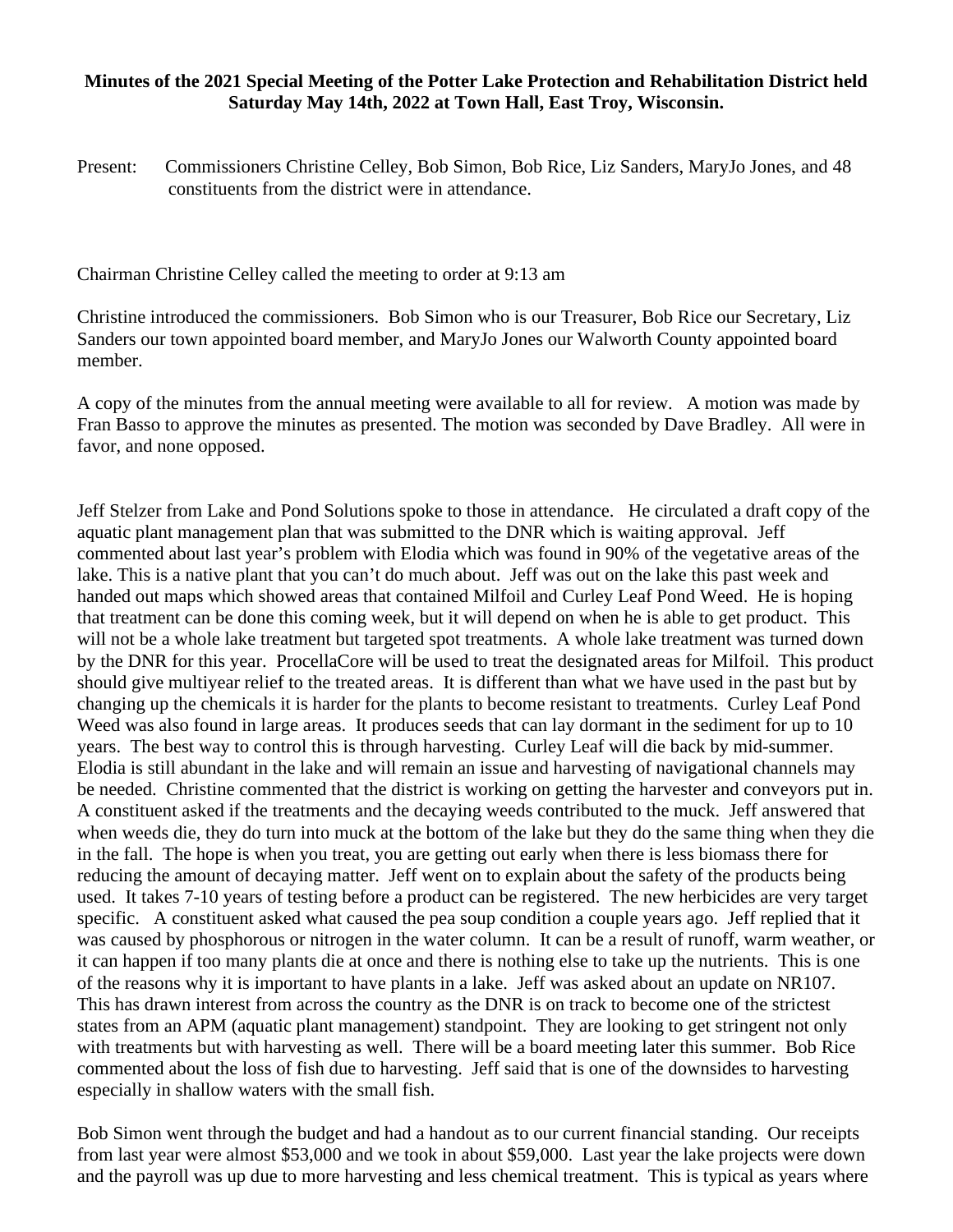there are larger treatments there is less harvesting. The anticipated cost of this year's chemical treatment is around \$38,000. Jerry Kozik asked for a breakdown of Lake Projects due to the large budgeted amount. It was explained that this number included the amount approved at the annual meeting for the dam project.

Bob Rice spoke about the condition of the dam and the need for near term replacement. Last year the board was authorized to have an engineering study done. We received two proposals for the job, one from Collins Engineering and another from Ayres. Ayres was referred to the district from a constituent who specializes in dams. Bob read a statement from Ayres. He also stated that the replacement of the dam would not help with current low water levels. Ayres had a proposal of almost \$40,000 for their work and oversite and a construction estimate of \$100,000. Bob asked for approval to set aside \$150,000 for completion of this project. Christine commented that if water levels were higher there would be additional costs. With the low water levels now may be an opportune time to do this. Christine also commented on the vegetation near the dam and how it is contributing to the erosion. There was discussion about the size of the pipe. It was explained that it would all be part of the study and we are also limited by the pipe that goes under the road. We are also looking at wings or a retention wall on either side to prevent erosion. The new dam would be similar in size to what we already have but more functional. Dave Bradley asked about the differences in the cost between the two quotes. They are very similar; Ayres was a little more but that was comparing a quote from last year for Collins. Ayres came recommended and has been very responsive and gave us bids for multiple stages of the project. MaryJo Jones asked if the proposal included fencing and signage for safety and to prevent vandalism. The current proposal does not but we could request a bid if needed. The timeline for the project would be to get the engineering part done over the summer and get bids late this year for an early spring 2023 start. A constituent asked why it is in the 2022 budget if we aren't going to do the project until next year. It was explained that we pass the budget at the annual meeting for the following year. We had to budget for it so that we could start on the project if approved. Someone asked if grants were available for the project. We did research this and there is grant money available but there are many additional studies and tests that would be required to apply. The grants are also based on a grading scale and we were told that based on the scope of our project we would fall along the bottom for grant money. The district thinks it would be best to apply money to the project instead of studies. Rick Witt made a motion to approve the board to spend up to \$50,000 for the engineering and bid for the dam. The motion was seconded by Lou Ferruzza. A vote was taken all were in favor and none opposed.

Christine Celley had worked on getting bids from a local service that would collect the weeds off shorelines due to the abundance of floaters from harvesting and boat traffic. Eco Waterway Services has done work on our lake and provided us a quote to do weed pick up once a week while we are harvesting. Weeds would be picked up at the end of your pier and the cost to the district would be \$1150 per visit. We estimate that it may go for 10 weeks and would coincide with harvesting. This is something that we have not done before but would help the residences with disposal. A constituent asked why we would outsource this when we already have a crew harvesting. It boils down to liability; the size and number of boats have increased through the years, and it is hard to navigate a big piece of equipment around peoples lifts and piers. A constituent expressed concerns about the costs of adding another service as the district is already facing increased cost of treatments as well as additional harvesting. Someone asked to do a survey to see who in attendance would be interested in the weed pick up. With a show of hands only about 1/3 of the people were interested. It was recommended that if people wanted to pursue this that maybe they could use Facebook to organize those who want the service and then contract privately for it. Bob Rice also commented that the weed removal also helps the lake. If people take the time to remove the weeds from their shoreline it helps to stop the spread by fragmentation. Christine said that it was also a recommendation as part of our lake management plan. A motion was made by Jerry Kozik for the district to contract with Eco Waterway Service to provide weed pick up this summer. The motion was seconded by Lee Barber. A vote was taken and only 14 were in favor. The motion did not pass.